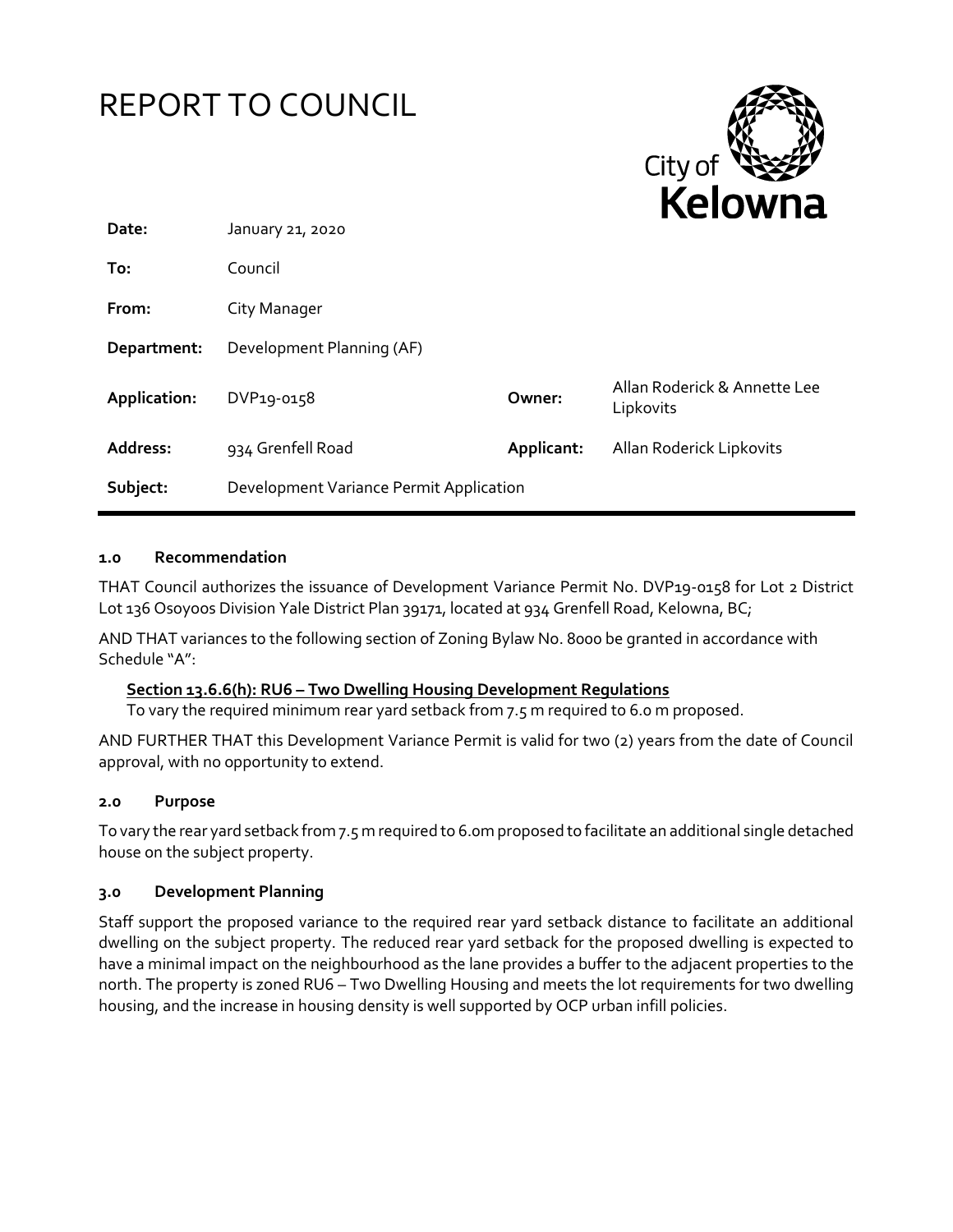# **4.0 Proposal**

#### 4.1 Project Description

The subject property currently has an existing single-family dwelling with an attached garage and is proposing to build a new dwelling at the back of the property under the existing RU6 – Two Dwelling Housing zone. The existing dwelling is accessed from Grenfell Road and the proposed rear dwelling is to be accessed from the lane.

#### 4.2 Site Context

The subject property is located in the South Pandosy – KLO City Sector near the intersection of Ethel Street and Guisachan Road, east of Cameron Park and south of Cottonwoods. It is close to transit routes along Gordon Drive. The surrounding neighbourhood is mainly single family residential, with infill housing opportunities west of Ethel Street and some multiple dwelling housing developments along Rose Ave / Guisachan Rd to the north.

Specifically, adjacent land uses are as follows:

| <b>Orientation</b> | Zoning                              | <b>Land Use</b>         |
|--------------------|-------------------------------------|-------------------------|
| North              | RU <sub>1</sub> – Large Lot Housing | Single Dwelling Housing |
| East               | RU <sub>1</sub> – Large Lot Housing | Single Dwelling Housing |
| South              | RU <sub>1</sub> – Large Lot Housing | Single Dwelling Housing |
| West               | RU <sub>1</sub> - Large Lot Housing | Single Dwelling Housing |

#### **Subject Property Map:** 934 Grenfell Road